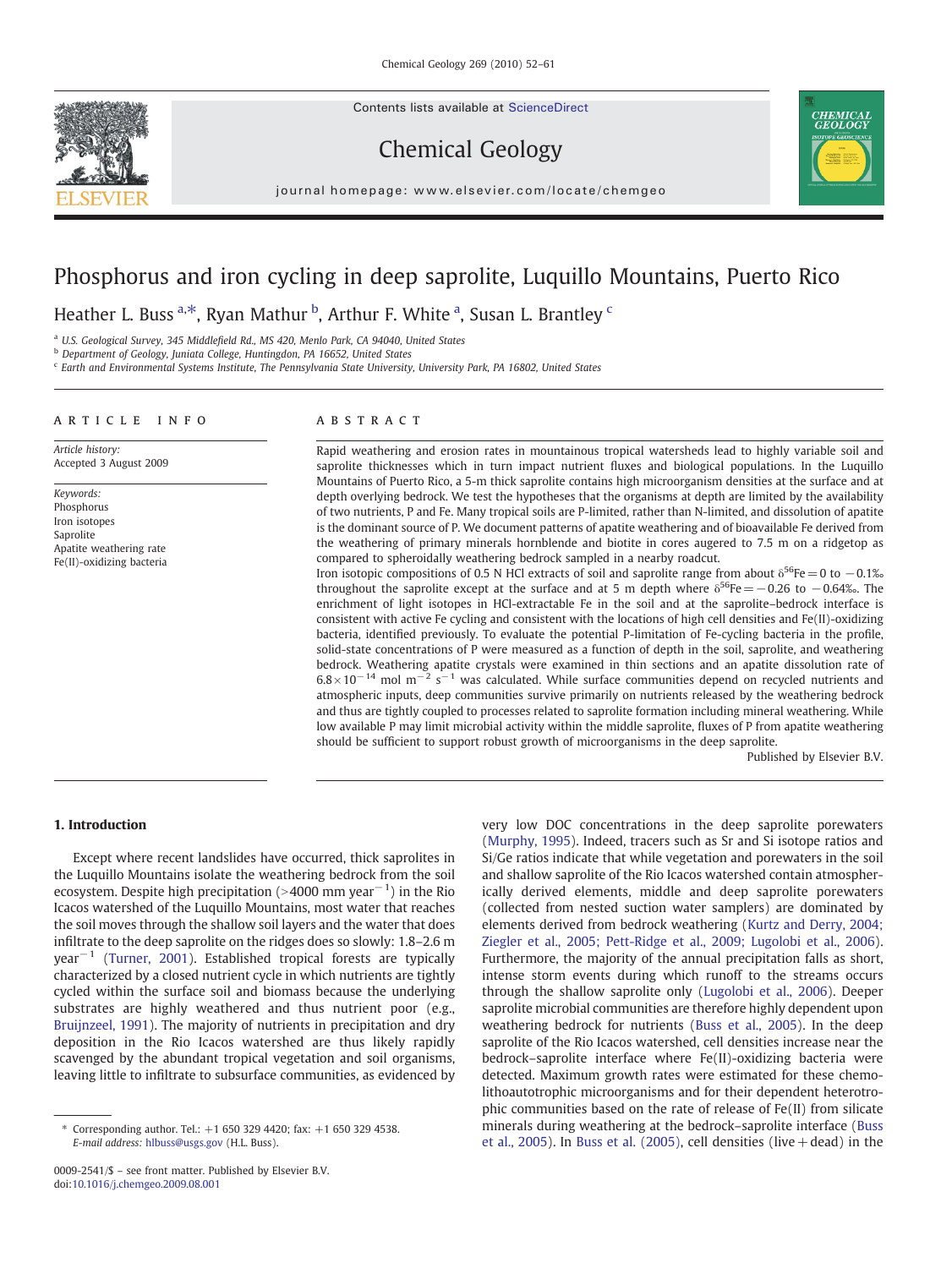saprolite were estimated by direct counting and from DNA yields. The activity of the microorganisms was not examined and it is possible that the organisms present at depth were merely dormant due to Plimitation. In this paper, we compare P fluxes and P requirements to growth rates based on Fe(II) fluxes to test whether the community at depth in these samples was nutrient (P)-limited or energy (Fe(II)) limited. We also use Fe isotopes to examine the activity of Fe-cycling microorganisms in the saprolite profile.

Phosphorus is an essential macronutrient, vital to all biological systems. Adenosine triphosphate (ATP), one of the most important and abundant biomolecules in nature, is formed during photosynthesis and cellular respiration and functions as an energy shuttle, providing chemical energy for biosynthesis, cell motility, and osmotic transport of molecules through cell membranes [\(Garrett and Grisham,](#page-8-0) [1999\)](#page-8-0). Phosphorus is found in DNA and RNA as phosphate ester bridges that link individual nucleotides, in cell membranes as phospholipids, and as a component of many signaling molecules, enzymes, and coenzymes [\(Frausto da Silva and Williams, 1991;](#page-8-0) [Garrett and Grisham, 1999](#page-8-0)). However, P availability is commonly very low in tropical soils, a fact that is often attributed to the strong sorption of P to Fe and Al oxides (e.g., [Sanchez, 1976; Vitousek, 1984;](#page-8-0) [Olander and Vitousek, 2005\)](#page-8-0). In contrast, tropical soils are typically not N-limited (e.g., [Vitousek and Sanford, 1986\)](#page-9-0). In the tropical Luquillo Mountains of northeastern Puerto Rico, low rates of  $NO<sub>3</sub>$ leaching and export ([McDowell and Asbury, 1994](#page-8-0)) result primarily from effective N retention via dissimilatory nitrate reduction to ammonium ([Templer et al., 2008](#page-8-0)). High rates of NH $_4^+$  production via rapid decomposition of soil organic matter also contribute to N availability and retention in tropical soils ([Vitousek and Sanford,](#page-9-0) [1986](#page-9-0)). In saprolite porewaters in the Rio Icacos watershed, N concentrations increase with depth on both ridgetops and slopes [\(White et al., 1998](#page-9-0)) suggesting that, like soils, deep saprolite is also not N-limited. It is interesting to note that of the two elements that are most often limiting in terrestrial systems, N and P, only P comes directly from rocks ([Wardle et al., 2004\)](#page-9-0).

Pools of P in a forest soil may include primary minerals (predominantly apatite), secondary minerals (associated with Fe or Al oxides or clays), aqueous species in porewaters (inorganic or organic complexes), and solid organic P (contained in biomass and other organic matter). External sources of P to a soil system include bedrock weathering and atmospheric deposition (precipitation and dust). Most of the P associated with secondary minerals, biomass, and organic matter represent internal sources of P that are recycled and transferred between pools on various timescales during the lifetime of an ecosystem. In most soil profiles, P is supplied into the system almost entirely by weathering due to low atmospheric input of P [\(Walker and Syers, 1976\)](#page-9-0). However, Caribbean island soils receive significant nutrient inputs from African dust and volcanic ash [\(Graham and Duce, 1982; Heartsill-Scalley et al., 2007; Muhs et al.,](#page-8-0) [2007\)](#page-8-0). Thick, highly weathered saprolites on the ridges of the Luquillo Mountains of Puerto Rico effectively isolate surface soils from weathering bedrock (e.g., [Buss et al., 2005\)](#page-8-0), thus atmospheric deposition may dominate exogenous input of P to the ridgetop soils [\(Pett-Ridge, 2009\)](#page-8-0). In contrast, mineral weathering is expected to dominate P input to deep saprolite or where saprolite is thin due to topography or erosion. Landslides, which are the dominant mechanism of erosion in the Luquillo Mountains ([Simon et al., 1990](#page-8-0)), increase access to mineral-derived nutrients, notably apatite, which affects the rate of vegetation re-growth on landslide scars (e.g., [Zarin](#page-9-0) [and Johnson, 1995; Frizano et al., 2002](#page-9-0)).

Stable Fe isotopes provide a promising new tool for tracing biogeochemical Fe cycles in soils and weathering systems. Iron isotope systematics have been studied for multiple processes that are relevant to soil systems including i) inorganic dissolution (mobilization of Fe from minerals by  $H^+$ ), ii) organic dissolution (mobilization of Fe by organic ligands or microorganisms), iii) reductive dissolution (reduction of mineral-bound Fe(III) followed by mobilization of Fe(II)), iv) precipitation of Fe(III)-(hydr)oxides from solution, v) adsorption of Fe onto oxide or clay minerals, and vi) uptake of Fe by plants or microorganisms. Fractionations favoring the release of the light isotope  $(^{54}Fe)$  to solution leaving an isotopically heavy solid (enriched in <sup>56</sup>Fe) have been documented for organic dissolution of hornblende by bacteria, organic acids, and siderophores ([Brantley et al., 2001b, 2004\)](#page-8-0) and for ligand-controlled Fe relocation in soils [\(Wiederhold et al., 2007b](#page-9-0)). Organic dissolution of goethite did not produce an isotopic fractionation ([Brantley et al.,](#page-8-0) [2004\)](#page-8-0), nor did inorganic dissolution of hornblende or goethite [\(Brantley et al., 2001b, 2004\)](#page-8-0). Reductive dissolution of goethite, hematite, and ferrihydrite in the presence of bacteria generates a solution that is isotopically light with respect to the starting mineral (e.g., [Beard et al., 1999, 2003; Icopini et al., 2004; Crosby et al., 2005,](#page-7-0) [2007\)](#page-7-0), which leads to a loss of isotopically light Fe from soils [\(Thompson et al., 2007; Wiederhold et al., 2007b](#page-8-0)). However, fractionation may occur via isotopic exchange between aqueous Fe (II) and sorbed Fe(II), rather than during reductive dissolution, because adsorption of Fe(II) onto goethite preferentially removes  ${}^{56}$ Fe from solution, with or without bacteria [\(Brantley et al., 2004; Icopini](#page-8-0) [et al., 2004\)](#page-8-0). Similarly, precipitation of ferrihydrite also concentrates the heavier isotope in a solid product while the solution becomes isotopically lighter ([Bullen et al., 2001; Teutsch et al., 2005](#page-8-0)). Plants that obtain Fe by acidifying the rhizosphere to promote reductive dissolution of Fe(III)-oxides preferentially take up Fe that is isotopically light relative to the surrounding soil [\(Guelke and Von](#page-8-0) [Blanckenburg, 2007\)](#page-8-0). In contrast, uptake of Fe(III)–sideorphore complexes does not result in a fractionation of Fe in grasses that produce phytosiderophores ([Guelke and Von Blanckenburg, 2007\)](#page-8-0).

Here we use Fe isotope ratios to investigate controls on the bioavailable fraction of Fe. Iron isotopes are measured in the fraction of Fe liberated from soil and saprolite samples by a dilute HCl leach, which is often associated with the most reactive, or bioavailable, fraction of Fe in soils and sediments (e.g., [Fantle and DePaolo, 2004;](#page-8-0) [Buss et al., 2005; Severmann et al., 2006; Wiederhold et al., 2007b](#page-8-0)). In addition to colloid-bound Fe, organic-bound Fe, and the (typically minute) aqueous Fe(II), it is this "reactive Fe" that is transported from weathering profiles to rivers and oceans and dominates the Fe isotope signatures of these bodies of water [\(Fantle and DePaolo, 2004\)](#page-8-0). In high silicate soils, Fe within this reactive pool is expected to be isotopically light relative to bedrock and residual material [\(Fantle and DePaolo,](#page-8-0) [2004; Wiederhold et al., 2007b](#page-8-0)), which may indicate active biogeochemical cycling of Fe. For example, complexation of Fe by organic ligands or reductive dissolution of Fe(III)-(hydr)oxides would cause an excursion towards a lighter Fe isotope signature within the reactive Fe pool, while Fe uptake by vegetation would likely yield a heavier Fe isotope signature ([Fantle and DePaolo, 2004; Wiederhold](#page-8-0) [et al., 2006, 2007a,b\)](#page-8-0). In soils or regolith where the residual (non-HClextractable) Fe is dominated by Fe(III)-hydroxides, isotopic distinction between the two pools may be less than in silicate soils due to rapid isotopic exchange between sorbed Fe(II) and Fe(III)-hydroxides [\(Pedersen et al., 2005](#page-8-0)). Here we test the hypothesis that HClextractable Fe will be isotopically light in the biologically active zones of the Rio Icacos weathering profile, relative to zones in which biological activity is suppressed due to limited nutrient and energy fluxes.

### 2. Methods

#### 2.1. Field site and sample collection

The Rio Icacos watershed in the Luquillo Experimental Forest of northeastern Puerto Rico is predominantly located in a lower montane wet colorado forest that receives over 4000 mm of rain annually. The watershed is underlain by the Rio Blanco quartz diorite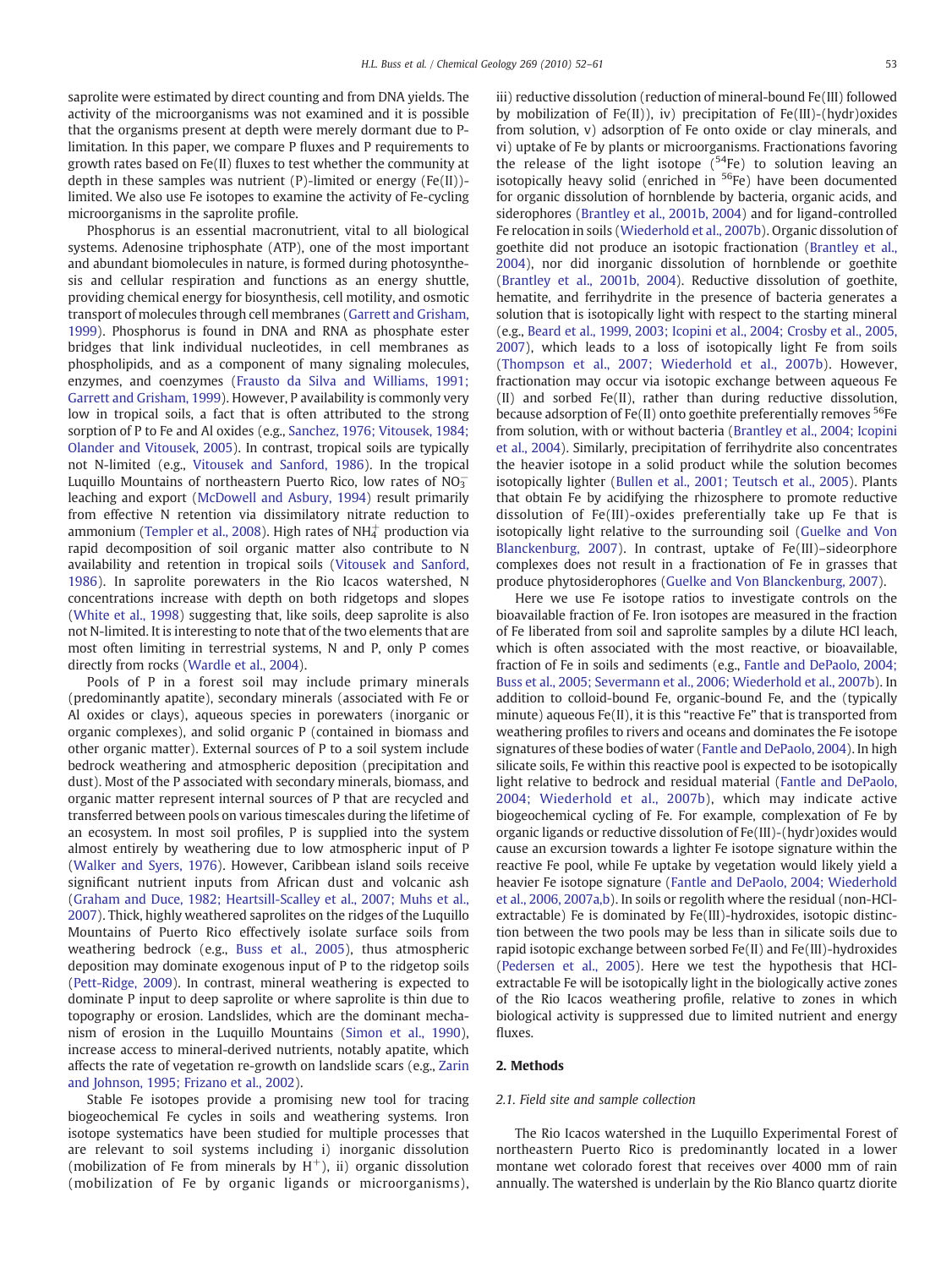bedrock, which weathers spheroidally resulting in rounded corestones of about 2 m in diameter, surrounded by 0.2–2-m thick zones of concentric, partially weathered rock layers called rindlets [\(Turner](#page-8-0) [et al., 2003; Buss et al., 2004; Buss et al., 2005; Fletcher et al., 2006;](#page-8-0) [Buss et al., 2008\)](#page-8-0). The rindlet zones are mantled by 200 ka regolith, dated using <sup>10</sup>Be [\(Brown et al., 1995](#page-8-0)), and is comprised of 2-8 m of saprolite and 0.5–1 m of highly weathered Picacho-Ciales complex soils, previously classified as Ultisols ([Boccheciamp et al., 1977\)](#page-7-0), but now considered Inceptisols due to weak B horizon development [\(USDA NCRS, 2002](#page-9-0)).

Two 5.7 cm diameter cores of soil and saprolite were collected 1 m apart by hand augering to 7.5 m and 5.0 m depth at the top of the Guaba Ridge in the Rio Icacos watershed (latitude 18°16.903′N, longitude 65°47.418′W), which has been mapped by others ([Murphy](#page-8-0) [et al., 1998; White et al., 1998; Turner et al., 2003; Buss et al., 2008](#page-8-0)). Samples were taken from the auger at 0.15–0.3 m depth intervals. The deeper core penetrated the rindlet zone below 5 m depth. The sampling procedure was described by [Buss et al. \(2005a\)](#page-8-0). Redoximorphic features such as gleying or mottling were not observed in the saprolite samples, but several zones of pink and black Mn-oxide concentrations were identified [\(Buss et al., 2005\)](#page-8-0). The saprolite is formed on a cuchillo, or knife-edge ridge, and is not significantly influenced by lateral flow of groundwater at depth [\(White et al., 1998;](#page-9-0) [Lugolobi et al., 2006\)](#page-9-0). The pH of the soil and saprolite porewater is 4.0–5.4 ([White et al., 1998\)](#page-9-0). The edge of a corestone and the complete 49 cm section of rindlets above the corestone were sampled at a nearby roadcut exposed on Route 191 (latitude 18°16.216′N, longitude 65°47.055′W), preserving the position and orientation of the individual rindlets as described by [Buss et al. \(2008\).](#page-8-0) The corestone was located beneath about 2 m of saprolite forming a small local topographic high.

#### 2.2. Phosphorus and apatite analyses

Phosphorus was measured by inductively coupled plasma atomic emission spectrometry (ICP-AES) after lithium metaborate fusion digestion (SGS Mineral Laboratories, Ontario, Canada) of pulverized and sieved (150 μm) corestone, rindlet, and saprolite samples. Apatite crystals were identified in thin sections of the corestone and rindlets using backscattered electron (BSE) imaging and energy dispersive X-ray spectrometry (EDS) on an FEI Quanta 400 SEM. Point counting of apatite crystals was performed on backscattered images using XT-Docu software (v. 3.2, Soft-Imaging System GmbH, Münster, Germany), which calculates the volume of each user-defined phase based on the backscatter grayscale value. This technique has been used to measure porosity and to point count mineral phases in weathering rocks [\(Dorn,](#page-8-0) [1995; Dixon et al., 2006; Buss et al., 2008\)](#page-8-0).

### 2.3. Fe isotope analysis

Iron in soils and sediments exist in many different forms (e.g., as readily exchangeable ions; precipitated as, or bound to, oxide or hydroxide phases; bound to organic matter; in carbonates; or in silicates). These fractions are often extracted sequentially by stronger and stronger leaching procedures. Extractions are favored over total digests because only average isotope ratios of all different Fe phases are obtained from total digests. Extraction of soils and sediments with dilute HCl is expected to liberate readily exchangeable ions, adsorbed Fe, some organic-bound Fe, and poorly crystalline Fe oxides and hydroxides [\(Wiederhold et al., 2007b\)](#page-9-0) and represent a more reactive, or bioavailable, Fe pool than the bulk solid [\(Emerson, 2002\)](#page-8-0). Iron isotopes were measured in 0.5 N HCl extracts performed on soil and saprolite samples augered from the Guaba Ridge. Iron isotopes are not fractionated by this extraction procedure: fractionation did not occur during dissolution of goethite or hematite in 0.5 N HCl, even when dissolution was incomplete ([Skulan et al., 2002;](#page-8-0) [Wiederhold et al.,](#page-9-0) [2006\)](#page-9-0). Soil and saprolite samples were air dried and gently ground only to break up aggregates before sieving to 2 mm. Samples (0.5 g) were then combined with 10 ml 0.5 N HCl in 15 mL centrifuge tubes and agitated on an end-over-end shaker at room temperature for 17 h, followed by centrifugation at 4000  $\times$ g for 10 min [\(Buss et al., 2005\)](#page-8-0). Supernatants were decanted, centrifuged again, and filtered to 0.4 µm (SFCA-membrane syringe filter, Cole-Parmer). Concentrations of ferrous iron in the extracts were measured by ultraviolet–visible (UV/Vis) spectrophotometry as described and reported by [Buss et al. \(2005\).](#page-8-0) Total Fe was measured by inductively coupled plasma mass spectrometry (ICP-MS) and ferric iron was calculated as the difference between total and ferrous iron concentrations, as detailed in [Buss et al. \(2005\)](#page-8-0).

Iron was separated from other cations in the HCl extracts following a standard ion exchange column method using AG MP-1 (100–200 mesh) resin (BIORAD) as described by [Brantley et al.](#page-8-0) [\(2004\).](#page-8-0) Post-purification iron yield was measured volumetrically and found to be better than 95%. Fe isotopes were measured at Washington State University using a multi-collector inductively coupled plasma mass spectrometer (MC-ICP-MS, Neptune®, Thermo-Finnigan). The Fe concentration in each sample was adjusted to 3 ppm and a 3 ppm Cu standard was added to each. Sample measurements were bracketed with the standard–sample–standard technique. The mass bias in each sample was corrected using the exponential law ([Arnold et al., 2004\)](#page-7-0) and by using the graphical techniques developed by [Maréchal et al. \(1999\)](#page-8-0). Both methods of data reduction resulted in values that were within the reported  $2\sigma$ error  $(\pm 0.1\%)$ . This error was calculated by using multiple measurements of the Fe isotope ratio of goethite throughout four weeks of analysis (sample measured 25 times). The  $\delta^{56}$ Fe (‰) values were calculated relative to the international Fe standard IRMM-014, using the following equation:

$$
\delta^{56/54} \text{Fe} = \left( \frac{\left( \frac{56}{\text{Fe}} / \frac{54}{\text{Fe}} \right)_{\text{sample}}}{\left( \frac{56}{\text{Fe}} / \frac{54}{\text{Fe}} \right)_{\text{IRMM}}} - 1 \right) \times 1000 \tag{1}
$$

#### 3. Results

To evaluate mass transfer (loss or gain of an element relative to the parent rock composition) of P in the Rio Icacos weathering profile, we calculate Ti-normalized solid-state concentrations of P,  $C<sub>w</sub>$ , which may differ from the measured value, C, due to changes in density and concentrations of other elements during weathering:

$$
C_{\rm w} = C \left( \frac{C_{\rm Ti,p}}{C_{\rm Ti,w}} \right) \tag{2}
$$

where  $C_{Ti,p}$  (mol kg<sup>-1</sup>) is the solid-state concentration of Ti in the protolith and  $C_{Ti,w}$  is the solid-state concentration of Ti in the weathered material (Ti measured by ICP-AES). Open-system mass transport (e.g., [Brimhall and Dietrich, 1987; Anderson et al., 2002](#page-8-0)) is quantifiable in the Rio Icacos weathering profiles because the protolith is homogenous, of uniform age, and contains a relatively inert component that persists in the weathered material [\(Chadwick](#page-8-0) [et al., 1990\)](#page-8-0). [White et al. \(1998\)](#page-9-0) and [Buss et al. \(2008\)](#page-8-0) identified Ti as relatively immobile in the Rio Icacos saprolite relative to the bedrock based on calculations of very low volumetric strain with respect to Ti. Volumetric strain (here the change in volume due to expansion or collapse), should be near-zero in isovolumetrically weathered material such as saprolite.

The average of five analyses from a single corestone adjacent to the rindlets sampled was used as the protolith composition for  $C_w$ calculations of rindlet samples ([Buss et al., 2008](#page-8-0)). The deepest sample (7.24 m) obtained from the augered cores on the Guaba Ridge was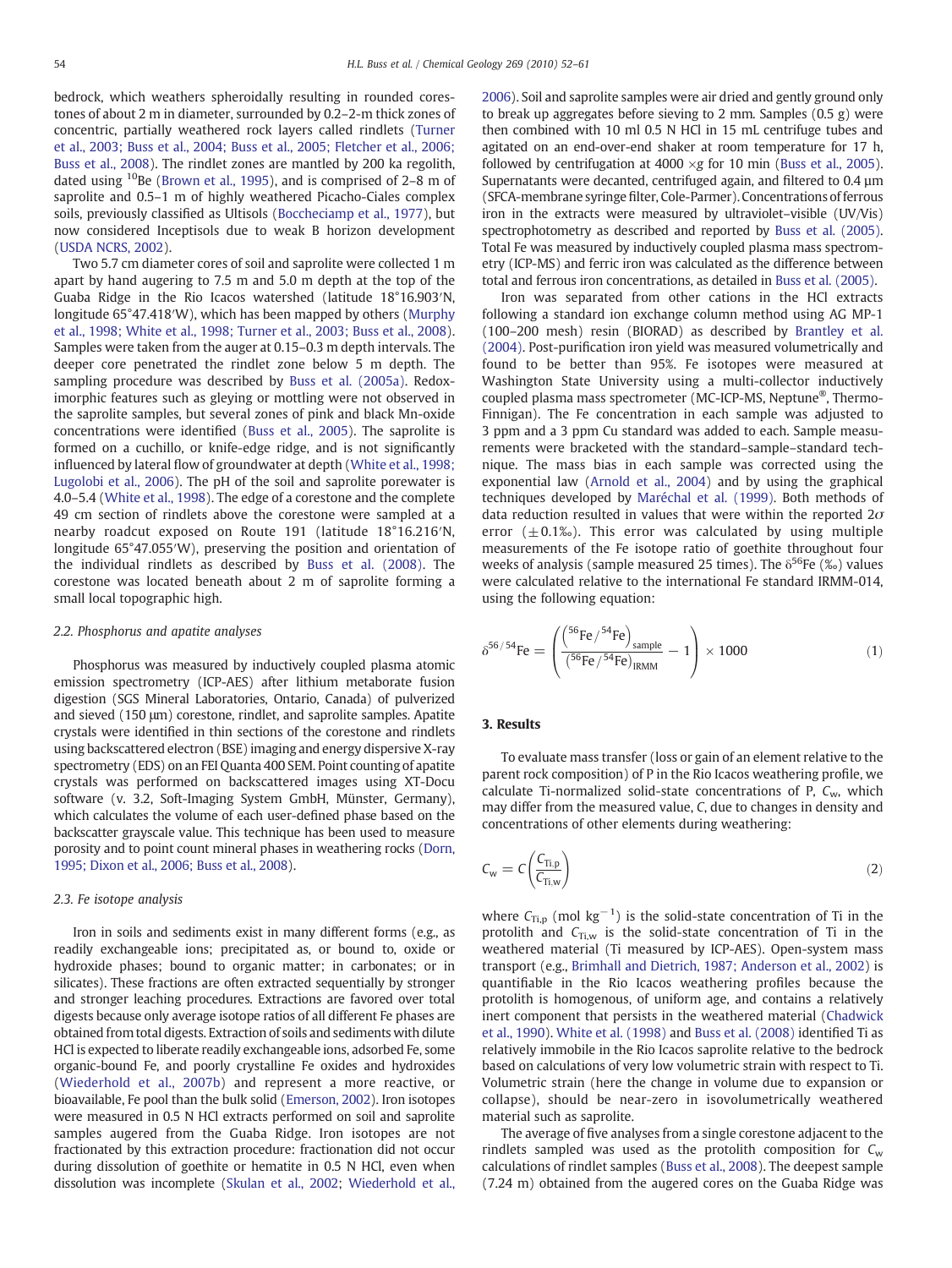<span id="page-3-0"></span>

Fig. 1. Solid-state, Ti-normalized concentrations of P,  $C_w$ , with depth in the weathering profile that was sampled by augering on a ridgetop. The dashed line denotes the bottom of the saprolite. Samples below the saprolite were inferred to be rindlet zone samples on the basis of texture, color, and chemistry. Error is the standard deviation of the measured concentrations of P for five individual samples of a single corestone. The higher concentrations at ~2.5 m correspond to a visible, chemical, textural, and biological heterogeneity identified by [Buss et al. \(2005\)](#page-8-0) as a "ghost rindlet."

used as the protolith for calculations performed on the core samples. Ti concentrations in the bedrock vary slightly throughout the watershed ([Turner et al., 2003\)](#page-8-0) and thus it is appropriate to use the least weathered sample obtainable under a given weathering profile as the parent material. Normalized P concentrations  $(C_w)$  increase with increasing depth into the regolith, with a dramatic increase at the bottom of the saprolite at 5 m (Fig. 1). An increase in P at approximately 2.5 m depth corresponds to a visible, biological, and chemical heterogeneity in the saprolite interpreted to be a rindlet that has not fully saprolitized: a 'ghost rindlet' [\(Buss et al., 2005](#page-8-0)). Below 5 m depth (where the auger penetrated the rindlet zone), normalized P concentrations range from 0.01 to 0.02 mol kg<sup>-1</sup>, which is consistent with P concentrations in the rindlet zone sampled in the roadcut (Fig. 2). The gradients in  $C_w$  over the augered rindlet zone and the roadcut rindlet zone are equivalent when the rindlet zone thicknesses are scaled so that the two interfaces that delineate the rindlet zone (the saprolite–rindlet and rindlet–bedrock interfaces) coincide for both sample sets (Fig. 2).



Fig. 2. Solid-state, Ti-normalized concentrations of P,  $C<sub>w</sub>$ , in the rindlet and corestone samples collected from a roadcut (open triangles). The left-hand y-axis shows the distance below the saprolite–rindlet interface. A linear fit through the roadcut data is shown, which was used as the gradient in P,  $b_s$ , for calculation of the apatite weathering rate and P flux (Eqs. (3) and (5)). The equation for the regression line is  $Y= 36.3X-$ 0.13,  $R^2$  = 0.76. Error bars are the standard deviation of the measured concentrations of P for five individual samples of a single corestone. Solid square symbols are  $C_w$  for P in the rindlet zone portion of the augered core (Fig. 1) corresponding to the right-hand yaxis, which shows the depth in the augered core.

| ì<br>ı<br>. . |  |
|---------------|--|
|---------------|--|

Apatite content of rindlets and corestone.

| Distance <sup>a</sup> (cm) | Apatite <sup>b</sup> (vol.%) |
|----------------------------|------------------------------|
| 49.0                       | nd <sup>c</sup>              |
| 48.5                       | nd                           |
| 48.0                       | nd                           |
| 47.5                       | 0.01                         |
| 33.0                       | 0.14                         |
| 30.0                       | nd                           |
| 28.0                       | nd                           |
| 21.0                       | 0.20                         |
| 16.0                       | 0.35                         |
| 8.5                        | 0.38                         |
| 5.0                        | 0.11                         |
| 4.0                        | 0.36                         |
| $\mathbf{0}$               | 0.62                         |

 $a$  Distance from corestone.

<sup>b</sup> Determined by point counting backscattered electron images of thin sections using image analysis software.

 $nd = not detected.$ 

Dissolution of apatite within the rindlet zone is apparent in thin section as well as in the P elemental concentration profiles of the bulk materials. Loss of apatite occurs with increasing distance from the corestone–rindlet interface (Table 1). Apatite grains in the bedrock exist along grain boundaries of other minerals or as inclusions, mostly within hornblende, but also occasionally within plagioclase or primary Fe oxides. Apatite inclusions are seen to dissolve out of relatively intact crystals such as hornblende or plagioclase (Fig. 3). Phosphorus-containing secondary minerals were not detected.

Fe isotopic compositions in the HCl extracts,  $\delta^{56}$ Fe, of the soil and saprolite range from about 0 to  $-0.1 \pm 0.1$ % throughout most of the profile, consistent with values for igneous rocks [\(Beard et al., 2003](#page-7-0)). Only at the surface (above  $\sim$  1.2 m depth) and in the deepest saprolite (at 4.9 m depth) did we observe distinct variation in isotopic compositions: values were observed to be as light as  $-0.64$  and −0.40‰ in those zones respectively ([Table 2](#page-4-0), [Fig. 4\)](#page-4-0). These zones of lighter Fe isotope ratios correspond to zones of higher concentrations of extractable Fe, cell numbers, DNA yields, and Fe(II)-oxidizing bacteria [\(Buss et al., 2005](#page-8-0); [Fig. 4\)](#page-4-0).



Fig. 3. Backscattered electron (BSE) image of a thin section of a rindlet from about 4 cm above the corestone sampled in a roadcut. The remnants of a dissolving apatite crystal are visible within an apatite-shaped hole. While apatite weathers across the entire 49 cm rindlet zone, hornblende only weathers within 7 cm at the saprolite–rindlet interface ([Buss et al., 2008](#page-8-0)). The sample in this image is below the zone of hornblende weathering and thus the hornblende crystal appears pristine.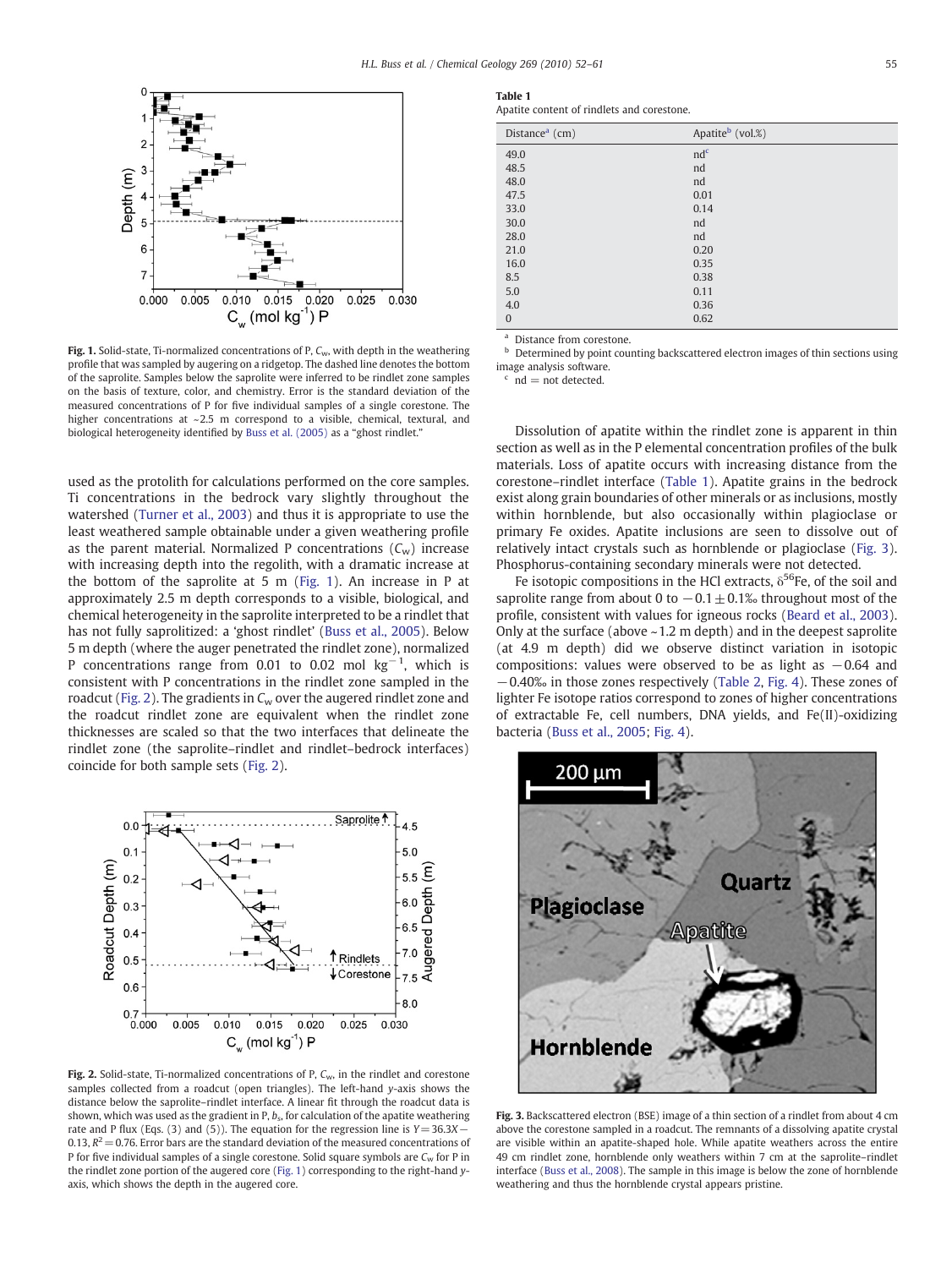<span id="page-4-0"></span>Table 2 Fe isotope ratios of HCl extracts.

| Depth $(m)$ | $\delta^{56}$ Fe (%o) |
|-------------|-----------------------|
| 0.15        | $-0.64$               |
| 0.3         | $-0.66$               |
| 0.6         | $-0.55$               |
| 0.9         | $-0.13$               |
| 1.2         | $-0.26$               |
| 2.1         | $-0.12$               |
| 2.4         | $-0.08$               |
| 2.4         | $-0.11$               |
| 3.0         | 0.00                  |
| 3.7         | $-0.11$               |
| 4.3         | $-0.10$               |
| 4.6         | 0.01                  |
| 4.9         | $-0.40$               |

#### 4. Discussion

a

 $0.0$ 

 $0.5$ 

 $1.0$ 

 $1.5$ 

 $2.0$ 

### 4.1. Phosphorus flux and apatite weathering

 $\delta^{56}$  Fe%

Changes in P concentration with depth in regolith generally represent depletion profiles, biogenic profiles, or depletion–addition profiles, (or a combination) [\(Brantley et al., 2007, 2008](#page-8-0)). A depletion profile occurs when P-bearing minerals dissolve and P is leached from the system and a biogenic profile is created when P that is solubilized at depth is transported upward and stored in the upper soil by biological processes. A depletion–addition profile is characterized by mobilization from the upper soil layer and enrichment in lower layers. A fourth type of profile is also possible: an addition profile, if atmospheric deposition or addition of P-rich fertilizers introduces P into the system. The slope of a concentration profile provides information about the rates and mechanisms of the depletion, addition, or biological processes that control the transfer of mass (e.g., [White, 2002; Brantley et al., 2008; Buss et al., 2008](#page-9-0)). In the Rio Icacos watershed, the thicknesses of the weathering profiles are maintained by a positive feedback between weathering and erosion, controlled by the infiltration of aqueous  $O<sub>2</sub>$  to the weathering interface ([Fletcher et al., 2006\)](#page-8-0). Although the regolith and rindlet zones of the roadcut and augered site differ in thickness, that the concentration profiles of P in these two locations are consistent (that the same amount of P is lost from interface-to-interface, [Fig. 2\)](#page-3-0) points to the same mechanism of P mass transfer in both profiles.

Phosphorus in soils exists in a variety of forms, many of which are considered to be occluded or only sparingly soluble and thus not

 $\sigma^{\ominus}$ 



b

 $0.0$ 

 $0.5$ 

 $1.0$ 

 $1.5$  $2.0$   $\Box$ 

Г

Extractable Fe

b) Fe concentrations in 0.5 N HCl extracts [\(Buss et al., 2005\)](#page-8-0) with a linear regression through concentrations at depths below 4 m representing the gradient in extractable Fe over this zone. Error bars are smaller than most of the symbols. c) Cell numbers estimated by direct counting [\(Buss et al., 2005\)](#page-8-0), and d) cell numbers estimated from DNA yields ([Buss et al.,](#page-8-0) [2005](#page-8-0)). Notice the log scale for the cell numbers in c–d. The anomalously high cell density at ~2.2 m in c corresponds to a relatively unweathered zone in the saprolite, thought to be a "ghost rindlet" [\(Buss et al., 2005\)](#page-8-0).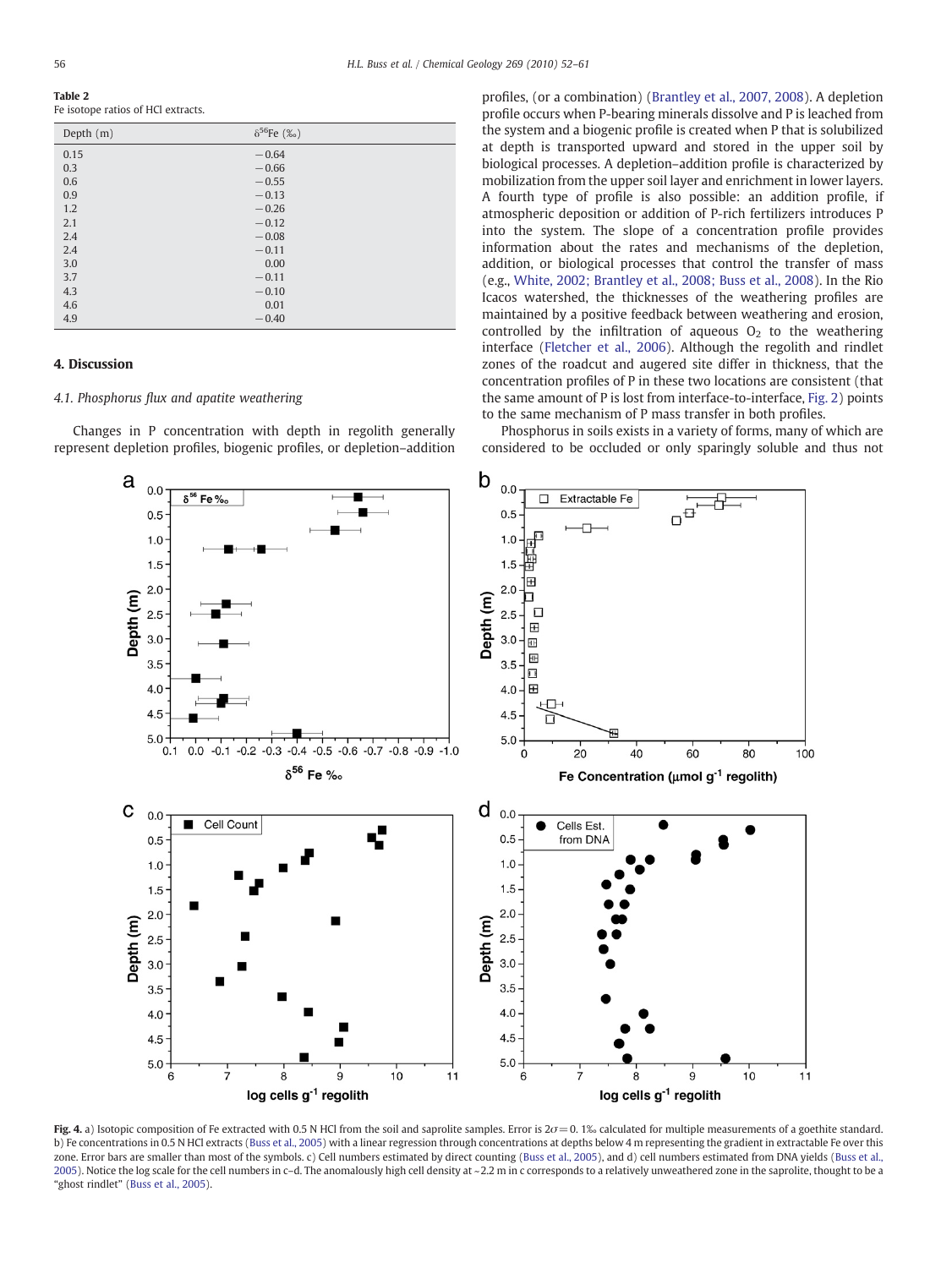readily available to biota. However, these recalcitrant and occluded pools of P (sorbed to Al and Fe oxides, trapped within soil aggregates, or contained within clays or phosphate minerals) are slowly liberated and thus can be considered bioavailable when integrating over longer (e.g., decadal) timescales ([Cumming and Weinstein, 1990; Richter](#page-8-0) [et al., 2006](#page-8-0)). In addition, P sequestered in Fe(III)-(hydr)oxides can be liberated on much shorter timescales by reductive dissolution in environments subjected to redox fluctuations. In surface soils in the nearby Bisley Research Watersheds, also in the Luquillo Forest, periodic  $O<sub>2</sub>$  depletion (in approximately 2 week intervals) related to high biological activity, warm temperatures, and abundant rainfall, causes redox fluctuations that lead to repeated cycles of reductive dissolution and oxidative re-precipitation of Fe(III)-(hydr)oxides [\(Liptzin and Silver, 2009](#page-8-0)). The P released during the reductive halfcycle is immediately taken up by the biota, bypassing the "labile" P pool (NaHCO<sub>3</sub>-extractable) [\(Liptzin and Silver, 2009\)](#page-8-0). Although the deep saprolite is not subjected to the environmental fluctuations of the surface soils, microscale redox cycling at depth remains likely. Indeed, visible Mn-oxide gradients in the saprolite that are coincident with zones of high cell densities indicate local zones of redox cycling associated with microbial growth ([Buss et al., 2005](#page-8-0)).

In deep saprolite profiles such as on the Guaba Ridge, where atmospheric and recycled (e.g., leaf litter) P are not available, apatite dissolution during bedrock weathering provides a source of P for the deep microbial communities. These communities are directly dependent on the flux of P from the weathering of apatite crystals in the rindlet zone. Laboratory experiments have demonstrated the ability microorganisms to enhance dissolution of apatite to obtain P (e.g., [Welch et al., 2002; Schaperdoth et al., 2007](#page-9-0)) indicating that apatitebound P can be considered a bioavailable form. In the Rio Icacos watershed, apatite weathers in the rindlet zone, often within rock layers where porosity is insufficient to host microorganisms ([Fig. 3](#page-3-0)), thus microbial dissolution of apatite is not considered a dominant process relative to abiotic dissolution. Much of the P that is released by apatite dissolution is lost, as evidenced by the decline in P concentrations with decreasing depth ([Figs. 1 and 2](#page-3-0)). Remaining P is either taken up by microorganisms or mineralized, most likely sorbed to Fe(III)-(hydr)oxides. Phosphorus-containing secondary minerals were not detected in the rindlet zone.

When the concentration of a mobile element (e.g., P) in a soil reflects dissolution without concomitant secondary mineral precipitation, it demonstrates a decrease in the solid-state concentration  $C_0$ at depth  $z_1$  to  $C_w$  at a shallower depth  $z_0$  [\(White, 2002\)](#page-9-0) and can be characterized as a depletion profile [\(Brantley et al., 2008\)](#page-8-0). The slope of such a concentration–depth plot can be related to the weathering velocity,  $ω$ , or rate of advance of weathering into unaltered (parent) material, and the weathering rate, R, of the mineral supplying the mobile element. Here  $C_0$  corresponds to the solid-state concentration of the element within the parent rock and  $C_w$  is the solid-state concentration of the element in the weathered material at depth z. While such depletion profiles often show curvature [\(Brantley et al.,](#page-8-0) [2008\)](#page-8-0), they can often be fitted satisfactorily using linear regression to calculate a slope. The reaction rate R (mol  $m^{-2}$  s<sup>-1</sup>) for a given mineral in a weathering profile is calculated from the elemental distribution in the profile using the following expression from [White](#page-9-0) [\(2002\):](#page-9-0)

$$
R = 10^{-3} \frac{1}{\varphi v s} \frac{\omega}{b_s} \tag{3}
$$

where  $\varphi$  is the mass fraction of the mineral in the weathering material (g  $g^{-1}$ ),  $\nu$  is the stoichiometric coefficient of the element in the mineral (mol mol<sup>-1</sup>), s is the specific surface area of the mineral  $(m<sup>2</sup> g<sup>-1</sup>)$ ,  $b<sub>s</sub>$  is the weathering gradient (m kg mol<sup>-1</sup>), and  $\omega$  is the weathering velocity (m s<sup>-1</sup>), which is also known as the weathering advance rate or the regolith propagation rate. The weathering velocity is calculated as the thickness of the profile, Δz, divided by the time required to form the profile, t:

$$
\omega = \frac{\Delta z}{t} \tag{4}
$$

The methodology of [White \(2002\)](#page-9-0) permits the calculation of solidstate reaction rates  $R$  for minerals in a weathering profile from the elemental distribution in the profile. Here we use Eq. (3) [\(White,](#page-9-0) [2002\)](#page-9-0) to quantify a weathering rate for apatite across the rindlet zone in the Rio Icacos watershed as a function of the average weathering velocity,  $\omega$  = 43 m Ma<sup>-1</sup> ([Brown et al., 1995](#page-8-0)). We consider the gradient in P across the rindlet zone ( $b_{\rm s}\!=\!36.3$  m kg mol $^{-1}$ , [Fig. 2\)](#page-3-0) and mineralogical parameters  $\varphi$  = 0.008 g g<sup>-1</sup> for apatite (determined by digital point counting and converted to mass units), and  $\nu$  = 3 mol P mol<sup>−1</sup>. We calculate a geometric surface area,  $s = 0.023$  m<sup>2</sup> g<sup>-1</sup>, by using an average grain size of 80 µm and a cubic volume [\(Brantley](#page-7-0) [et al., 1999](#page-7-0)). The resulting rate of apatite weathering is  $6.8 \times 10^{-14}$  mol  $\rm m^{-2}$  s<sup>-1</sup>, or log R = −13.2. This rate is several orders of magnitude slower than apatite dissolution rates measured in the laboratory (Fig. 5, [Valsami-Jones et al., 1998; Welch et al., 2002; Guidry and](#page-9-0) [Mackenzie, 2003](#page-9-0)), which is expected when comparing field rates to laboratory rates ([White and Brantley, 2003\)](#page-9-0). The only other fieldbased rate of apatite weathering that we are aware of is normalized to the volume of soil rather than the specific surface area of the mineral and thus cannot be directly compared ([Nezat et al., 2004](#page-8-0)).

The apatite weathering profile and weathering velocity are directly related to the rate at which P is released from apatite. The flux of an element j, in terms of unit volume:  $F_j$  (mol j m<sup>-3</sup> s<sup>-1</sup>), can describe the rate at which apatite-derived P is supplied to the deep saprolite microbial community:

$$
F_j = 10^{-3} \frac{\omega \rho}{\phi b_s} \tag{5}
$$

where *j* is phosphorus and  $\rho$  is the density of the weathering material, which ranges from  $1.83 \times 10^6$  to  $2.7 \times 10^6$  g m<sup>-3</sup> over the rindlet zone [\(Buss et al., 2008](#page-8-0)). Using this range of density values yields:  $F_P=$  $8.6 \times 10^{-9}$  to  $1.3 \times 10^{-8}$  mol P m<sup>-3</sup> s<sup>-1</sup>.

[Buss et al. \(2005\)](#page-8-0) estimated maximum rates of microbial growth in the deepest saprolite at this site based on the flux of Fe(II) from the weathering bedrock, assuming Fe(II)-oxidizing bacteria as the dominant primary producers. These organisms are chemolithoautotrophs, that is, they use inorganic substrates for energy (e.g., Fe) and fix  $CO<sub>2</sub>$  to create



Fig. 5. Rates of apatite dissolution determined from laboratory experiments [\(Valsami-](#page-9-0)[Jones et al., 1998; Welch et al., 2002; Guidry and Mackenzie, 2003](#page-9-0)) show a linear dependence on pH [\(Bandstra et al., 2008\)](#page-7-0). The field rate determined in the present study is several orders of magnitude slower than the laboratory rates. Laboratory rates are normalized to BET surface area of the mineral. The field rate is normalized to a geometric mineral surface area. The field pH of 5.4 was measured by [White et al. \(1998\)](#page-9-0) in porewater on the Guaba Ridge.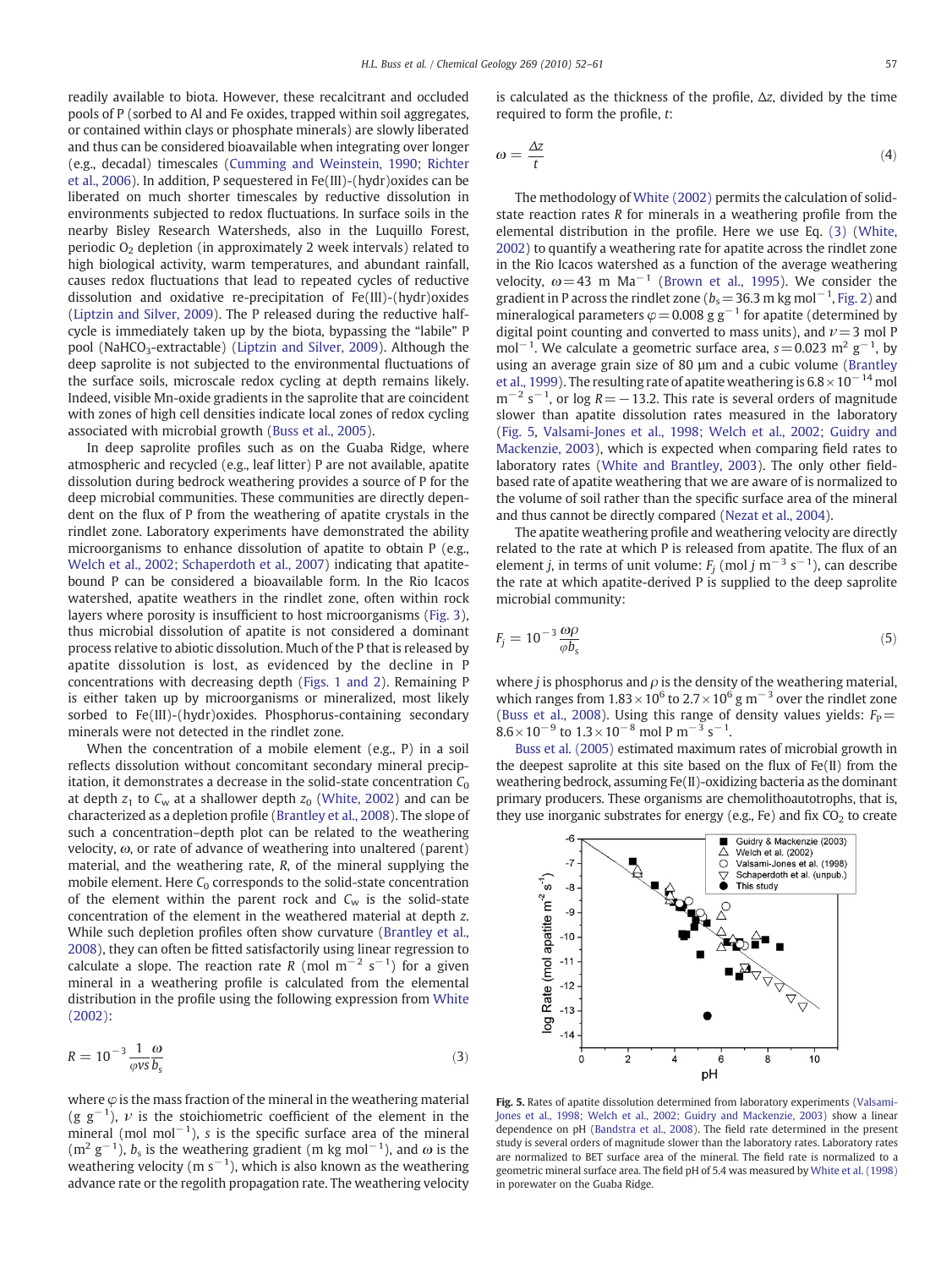organic carbon (autotrophy). The calculated growth rates,  $\beta$ , were  $6.9\times10^{-8}$  mol biomass C m<sup>-3</sup> s<sup>-1</sup> for Fe(II)-oxidizing bacteria and  $3.5\times10^{-8}$  mol C m<sup>-3</sup> s<sup>-1</sup> for heterotrophic bacteria. These latter bacteria are dependent on the organic carbon produced by the Fe(II) oxidizers because the dissolved organic carbon (DOC) in porewaters at these depths is extremely low: 125 µM [\(Murphy, 1995](#page-8-0)) and therefore the flux of DOC from the surface is insignificant relative to the flux of organic carbon produced by autotrophy: ~10<sup>-7</sup> vs 10<sup>-4</sup> mol C m<sup>-3</sup> h<sup>-1</sup>, respectively ([Buss et al., 2005](#page-8-0)).

To estimate the flux of P required,  $F_{\text{req}}$  (mol P  $\text{m}^{-3}$  s<sup>-1</sup>), to maintain a given growth rate,  $\beta$  (mol C m<sup>-3</sup> s<sup>-1</sup>), we divide the growth rate by the molar C:P ratio of the cells,  $X$  (mol mol<sup>-1</sup>):

$$
F_{\text{req}} = \frac{\beta}{X} \tag{6}
$$

The molar C:P ratio measured mixed cultures of P-limited lakewater heterotrophic bacteria has been reported to lie in the range 80:1 to100:1 [\(Jurgens and Gude, 1990\)](#page-8-0). Other values in the literature range from 57:1 to 100:1 for several individual species of P-limited, non-marine, environmental bacteria [\(Jurgens and Gude, 1990](#page-8-0)). Taking a C:P ratio of 100 as a rough estimate, we can use Eq. (6) to estimate the flux of P required to support microbial growth at the rates calculated by [Buss](#page-8-0) [et al. \(2005\)](#page-8-0):  $F_{\rm{req}}$  = 6.9 $\times$ 10 $^{-10}$  and 3.5 $\times$ 10 $^{-10}$  mol P m $^{-3}$  s $^{-1}$  for the Fe(II)-oxidizing and heterotrophic communities, respectively. These fluxes are less than the flux of P provided by apatite weathering,  $F_P$ (Eq. (5)). Phosphorus requirements vary among specific organisms and therefore we may be underestimating  $F_{\text{req}}$ , but because actual growth rates are expected to be lower than the maximum rates estimated by [Buss et al. \(2005\),](#page-8-0) these results suggest that P is not limiting at the saprolite–bedrock interface.

#### 4.2. Fe isotopic composition of the regolith profile

The HCl extraction is expected to liberate aqueous Fe; Fe contained within microorganisms and biofilms; and weakly sorbed, amorphous, or poorly crystalline solid Fe ([Emerson, 2002; Buss et al., 2005;](#page-8-0) [Wiederhold et al., 2007b\)](#page-8-0). Thus we consider two general reservoirs of Fe in the weathering profile: the extractable reservoir and the nonextractable reservoir, which contains well-crystallized phases including Fe-silicates and goethite. Significant sequestration of Fe in recalcitrant organic material is unlikely because concentrations of organic C are extremely low below 1 m depth ([Buss et al., 2005](#page-8-0)).

An enrichment of light Fe isotopes, such as we measured at the top and bottom of the Rio Icacos weathering profile, is created by preferential input of 54Fe to the extractable reservoir, preferential removal of <sup>56</sup>Fe, or both. At the bottom of the saprolite, input to the reservoir of HCl-extractable Fe is dominated by complete and rapid dissolution of hornblende, which occurs only within a 7 cm zone at the rindlet–saprolite interface [\(Buss et al., 2008\)](#page-8-0). Inorganic dissolution of hornblende does not produce a fractionation in Fe isotopes in laboratory experiments; however, dissolution of hornblende in the presence of organic acids, siderophores, or bacteria preferentially releases <sup>54</sup>Fe via a kinetic isotope effect, producing a solution that is as much as 0.8‰ lighter than the mineral ([Brantley et al., 2001a, 2004](#page-8-0)). Organic dissolution of hornblende is thus consistent with the enrichment in light Fe isotopes and the higher cell densities at the bedrock–saprolite interface. Although the Rio Icacos weathering profile is characterized by oxidation processes [\(White et al., 1998;](#page-9-0) [Buss et al., 2005; Fletcher et al., 2006; Buss et al., 2008\)](#page-9-0) and neither Fe (III)-reducing bacteria nor redoximorphic features (e.g., mottling) have been detected in the saprolite ([Buss et al., 2005](#page-8-0)), reductive dissolution cannot be entirely ruled out. Microaerophilic, circumneutral Fe(II)-oxidizing bacteria were found in the deep saprolite [\(Buss](#page-8-0) [et al., 2005](#page-8-0)), which implies that oxygen may be depleted at depth, possibly within microenvironments. Microscale redox cycling of Fe by bacteria has been demonstrated in circumneutral sediments [\(Sobolev](#page-8-0) [and Roden, 2002; Roden et al., 2004](#page-8-0)). Regardless, the rapid dissolution of hornblende clearly dominates Fe input to the extractable reservoir at the bedrock–saprolite interface.

Isotopically light extractable Fe also correlates with a larger reservoir of HCl-extractable Fe and high cell densities in the top meter of the weathering profile, which comprises the soil and rooting zone. Organic dissolution of biotite (and possibly Fe-bearing dust), decomposition of isotopically light vegetation, and microbial or plant-mediated reductive dissolution of Fe(III)-(hydr)oxides may all contribute to inputs of isotopically light Fe to the HCl-extractable reservoir in the surface soil.

The higher concentration of Fe in the HCl extracts at the top and bottom of the profile relative to the middle saprolite indicates that input to the reservoir of extractable Fe is faster than output from the reservoir in these zones. Organic dissolution of hornblende by organic ligands or bacteria is substantially faster than inorganic dissolution [\(Kalinowski et al., 2000; Liermann et al., 2000; Brantley et al., 2001b,](#page-8-0) [2004; Buss et al., 2007\)](#page-8-0), producing a "pulse" of isotopically light Fe at the start of the hornblende weathering process. Calculations of  $C_w$  for Fe in the saprolite and rindlets ([Buss et al., 2005, 2008](#page-8-0)) are approximately constant with depth, indicating that Fe is conserved within the system. Therefore, the only mechanism for removing Fe from the extractable reservoir is by sequestration within wellcrystallized Fe(III)-(hydr)oxides either by re-crystallization of ferrihydrite to form goethite or hematite or possibly diffusion of sorbed Fe into the crystalline phases. The rate of crystallization is a function of the concentration of the ferrihydrite precursor, but can be affected by redox cycling and sorption processes. Repeated redox cycling of Fe has been shown to increase the crystallinity of Fe(III)-(hydr)oxides and decrease the size of the HCl-extractable Fe reservoir ([Thompson et al.,](#page-8-0) [2006\)](#page-8-0). However, the formation of goethite can be retarded by the sorption onto ferrihydrite of organic acids including citrate and mesotartrate, simple sugars including glucose and maltose, and silicate ions [\(Cornell, 1987](#page-8-0)). In contrast, adsorption of Fe(II) onto ferrihydrite substantially accelerates the formation of goethite, likely because it can act as a reductant, encouraging dissolution of ferrihydrite ([Yee](#page-9-0) [et al., 2006\)](#page-9-0). A sorbed Fe(II) atom oxidizes and precipitates as goethite, while a ferrihydrite Fe(III) atom is reduced and propagates the process. Because the heavier isotope preferentially partitions into the oxidized product during equilibrium isotope exchange between Fe(II) and Fe(III), this process could contribute to the isotopically light signature of the extractable reservoir ([Icopini et al., 2004\)](#page-8-0), allowing it to persist for some time after the dissolving hornblende becomes depleted in <sup>54</sup>Fe. Although batch experiments demonstrated rapid isotopic equilibration between poorly crystalline and well-crystallized Fe(III)-hydroxides when exposed to Fe(II) ([Pedersen et al., 2005](#page-8-0)), such equilibration is expected to be significantly slower in the hydrologically unsaturated (vadose zone) saprolite. Unlike surface soils, the deep saprolite is not chemically or hydrologically affected by precipitation events or seasonal cycles and thus the chemical composition, moisture content,  $O<sub>2</sub>$  partial pressure, and reaction rates are stable over relatively long timescales in the deep saprolite [\(White et al., 1998\)](#page-9-0), at least at the bulk sampling scale (i.e., there may be more variability within microenvironments). However, the potential for Fe isotopic transience in the HCl-extractable reservoir due to aqueous Fe(II)-exchange with Fe(III)-hydroxides or repeated redox cycling of Fe [\(Thompson et al., 2006](#page-8-0)) should be noted.

Biological activity at the bedrock–saprolite interface and in the surface soil may slow the output of Fe from the extractable reservoir by organic complexation of Fe in solution or sorption of microbial products such as organic acids or sugars onto ferrihydrite. However, once the input of Fe from hornblende dissolution (which becomes isotopically heavier as dissolution progresses) is exhausted, it is only a matter of time before the extractable Fe crystallizes into a non-extractable form, homogenizing the two isotopic pools into a single reservoir.Without the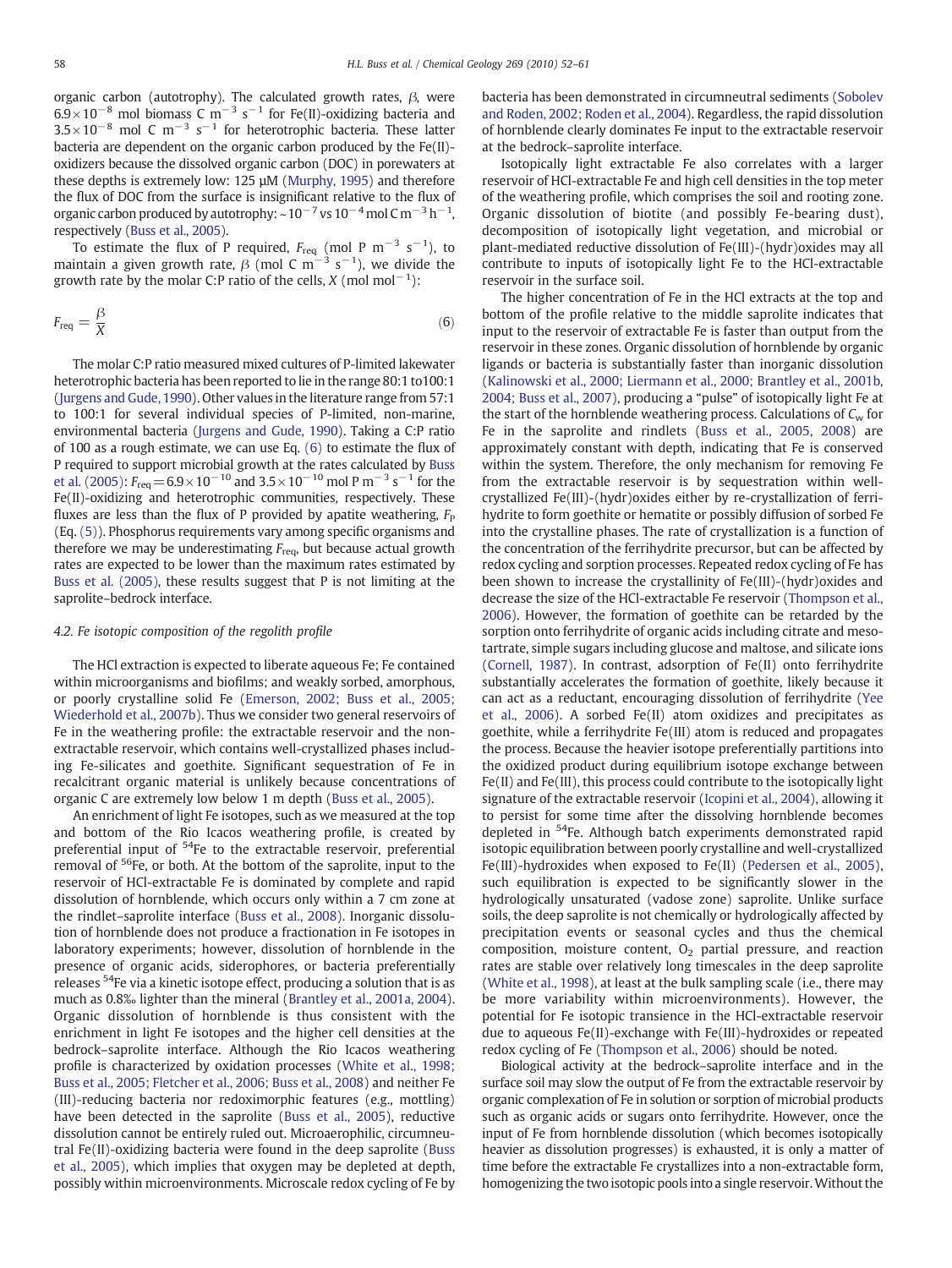<span id="page-7-0"></span>large flux of Fe from the dissolution of hornblende [\(Buss et al., 2008](#page-8-0)), active microbial communities can no longer be supported and this is reflected in the low cell densities, extremely low extractable Fe concentration, and near-zero  $\delta^{56}$ Fe within the middle saprolite. In the saprolite, Fe exists within oxide minerals and biotite, which weathers to kaolinite throughout the saprolite [\(Murphy et al., 1998](#page-8-0)). The very low concentrations of HCl-extractable Fe in the middle saprolite may also reflect a history of redox cycles at the rindlet–saprolite interface, which can decrease the size of this pool [\(Thompson et al., 2006](#page-8-0)). It is also relevant to note that redox cycling of Fe increases the bioavailability of P [\(Liptzin and Silver, 2009\)](#page-8-0), which is often sorbed to Fe(III)-(hydr)oxides in soil and saprolite.

We can estimate the flux of Fe into the extractable reservoir due to hornblende weathering using Eq.  $(5)$ . The gradient,  $b_s$ , in total Fe $(II)$ across the zone of hornblende weathering, which occurs over 7 cm at the bedrock–rindlet interface, is  $b_s = 0.088$  m kg mol<sup>-1</sup> ([Buss et al.,](#page-8-0) [2008\)](#page-8-0),  $\varphi$  = 0.063 g g<sup>-1</sup> ([White et al., 1998](#page-9-0)), and  $\rho$  = 1.83 × 10<sup>6</sup> g m<sup>-3</sup> in the deep saprolite [\(White et al., 1998](#page-9-0)). The resulting flux,  $F_{Fe}$  =  $4.5\times10^{-7}$  mol Fe m $^{-3}$  s $^{-1}$ . This rate of input can be compared to the rate of output via goethite crystallization using Eq. (5) and the gradient in extractable Fe in the deep saprolite,  $b_s = 19.01$  m kg mol<sup>−1</sup> [\(Fig. 4b](#page-4-0)), and  $\varphi\!=\!0.0018$  g g $^{-1}$  ([Buss et al., 2005](#page-8-0)). The resulting Fe flux out,  $-F_{Fe}$  = 7.3 × 10<sup>-8</sup> mol Fe m<sup>-3</sup> s<sup>-1</sup>, is an order of magnitude slower than the Fe flux in due to hornblende dissolution. This result is consistent with the observation that the extractable reservoir reaches the isotopic value of the middle saprolite before (at  $\sim$  4.6 m depth) it reaches the concentration value of the middle saprolite (at ~4.0 m depth).

Enhanced dissolution of hornblende by organic ligands, suggested by the isotopic and concentration gradients in extractable Fe at the bedrock–saprolite interface, indicates an active role for biota in chemical weathering. In addition to increasing the rate of hornblende dissolution, organic ligands produced by microorganisms may increase the rate of other mineral weathering reactions by lowering the pH of the porefluids. Furthermore, microbial consumption of oxygen during respiration may affect the rate of spheroidal fracturing, which is thought to be controlled by the concentration of oxygen in the porewater ([Fletcher et al., 2006](#page-8-0)). These results raise the possibility of a "bio-limited" weathering profile in which a change in the rate of biogeochemical weathering would lead to a change in the total denudation rate. Weathering systems are typically classified as either weathering-limited or transport-limited ([Stallard, 1992; Kump et al.,](#page-8-0) [2000; Riebe et al., 2004; West et al., 2005\)](#page-8-0). In a weathering-limited regime, total denudation is controlled by the chemical weathering rate, which is limited by the kinetics of mineral weathering reactions. In contrast, in a transport-limited regime (also called supply-limited), the total denudation rate is controlled by the rate of erosion. In the transport-limited case, perturbations in the weathering rate do not affect the total denudation rate because the weathering rate is high relative to the erosion rate; development of a thick regolith is a consequence. Because the Rio Icacos weathering profile is consistent with models of transport-limitation ([Fletcher et al., 2006; Lebedeva](#page-8-0) [et al., 2007](#page-8-0)), it is unlikely that microbial influence on the weathering rate would affect the denudation rate or the thickness of the regolith profile studied here. However, it is interesting to note that a weathering-limited profile could also be bio-limited.

#### 5. Conclusions

Iron in HCl extracts of saprolite samples is slightly fractionated relative to igneous rocks through the majority of a saprolite profile overlying quartz diorite in the Luquillo Mountains, Puerto Rico:  $\delta^{56}$ Fe values generally range from approximately 0 to  $-0.1%$ . However, HCl-extractable Fe is significantly enriched in the lighter isotope in samples taken from the soil and from the bottom of the saprolite directly overlying the bedrock, where  $\delta^{56}$ Fe = −0.64 and −0.40‰, respectively. These zones of lighter Fe isotopic compositions are consistent with the zones of highest biological activity in the saprolite as measured by cell density. Whereas organisms in the soil are generally heterotrophic and can thrive on relatively abundant organic carbon in the soil and porewaters, little to no organic carbon is available at the bedrock–saprolite interface, other than cellular material. Microorganisms at the bottom of the saprolite therefore rely on Fe and P released from the spheroidally weathering bedrock as an energy and nutrient source, respectively, with Fe as the limiting "nutrient." The bedrock–saprolite interface is characterized by spheroidal fractures that delineate ~2.5-cm thick rindlets and that comprise ~50-cm thick rindlet sets. Apatite is present in the corestone at parent abundance, but is not measured in the saprolite: we calculate that apatite weathers across the rindlet sets at a rate of  $6.8 \times 10^{-14}$  mol m<sup>-2</sup> s<sup>-1</sup>. Using growth yields from the literature and weathering release rates of Fe(II), biomass production rates were calculated previously by [Buss et al. \(2005\).](#page-8-0) The apatite dissolution rate calculated here produces a flux of P sufficient to support these growth rates. Therefore our results suggest that P is not limiting at the saprolite–bedrock interface. These results are consistent with the conclusion, advanced in our earlier paper, that the ecosystem that survives at ~5 m depth in the saprolite directly above the bedrock in the Rio Icacos weathering profile is dependent upon chemolithoautotrophic primary producers. These chemolithoautotrophs are Fe(II) oxidizers and are sustained through Fe released from the weathering bedrock. Active cycling of Fe by microorganisms is reflected in the isotopically light Fe in the HCl extracts from the top and bottom of the weathering profile, although the cycling and fractionation mechanisms may differ between the surface and deep ecosystems. The preferential mobilization of light Fe isotopes at the bedrock–saprolite interface suggests that microorganisms are likely influencing concentrations of Fe and oxygen in the porewater and thus affecting the rates of weathering of Fe-bearing minerals.

#### Acknowledgements

We thank Lisa Stillings, Aaron Thompson, Tom Bullen, and two anonymous reviewers for thoughtful comments that improved the manuscript, R.C. Fletcher, J. Troester, and M. Rosario-Torres for field assistance and J. Kittleson, G. Icopini, M. Angelone, G. Hart, and J. Vervoort for laboratory and data assistance. Funding provided by DOE grant no. DE-FG02-05ER15675, the Penn State Biogeochemical Research Initiative for Education (BRIE) supported by NSF-IGERT grant no. DGE-9972759, and the Water Energy and Biogeochemical Budgets Program of the U.S. Geological Survey. H.L. Buss acknowledges fellowship support of the NSF Graduate Research Fellowship Program and the National Academy of Sciences Research Associateship Program.

#### References

- Anderson, S.P., Dietrich, W.E., Brimhall, G.H., 2002. Weathering profiles, mass-balance analysis, and rates of solute loss: linkages between weathering and erosion in a small, steep catchment. Geol. Soc. Am. Bull. 114, 1143–1158.
- Arnold, G.L., Anbar, A.D., Barling, J., Lyons, T.W., 2004. Molybdenum isotope evidence for widespread anoxia in mid-Proterozoic oceans. Science 304 (5667), 87–90.
- Bandstra, J.Z., Buss, H.L., Campen, R.K., Liermann, L.J., Moore, J., Hausrath, E.M., Navarre-Sitchler, A.K., Jang, J.-H., Brantley, S.L., 2008. Appendix: compilation of mineral dissolution rates. In: Brantley, S.L., Kubicki, J.D., White, A.F. (Eds.), Kinetics of Water–Rock Interaction. Springer, New York, pp. 737–823.
- Beard, B.L., Johnson, C.M., Cox, L., Sun, H., Nealson, K.H., Aguilar, C., 1999. Iron isotope biosignatures. Science 285, 1889–1892.
- Beard, B.L., Johnson, C.M., Skulan, J.L., Nealson, K.H., Cox, L., Sun, H., 2003. Application of Fe isotopes to tracing the geochemical and biological cycling of Fe. Chem. Geol. 195, 87–117.
- Boccheciamp, R.A., Rivera, W.F., Trigo, J.E., Brunet, J.E., Torres, E.O., McKinze, W.E., Rivera, L.H., 1977. Soil Survey of the Humacao Area of Eastern Puerto Rico. USDA Soil Conservation Service, Washington, D.C.
- Brantley, S.L., White, A.F., Hodson, M., 1999. Specific surface area of primary silicates. In: Jamtveit, B., Meakin, P. (Eds.), Growth and Dissolution in Geosystems. Kluwer Academic Publishers, Dordrecht, pp. 291–326.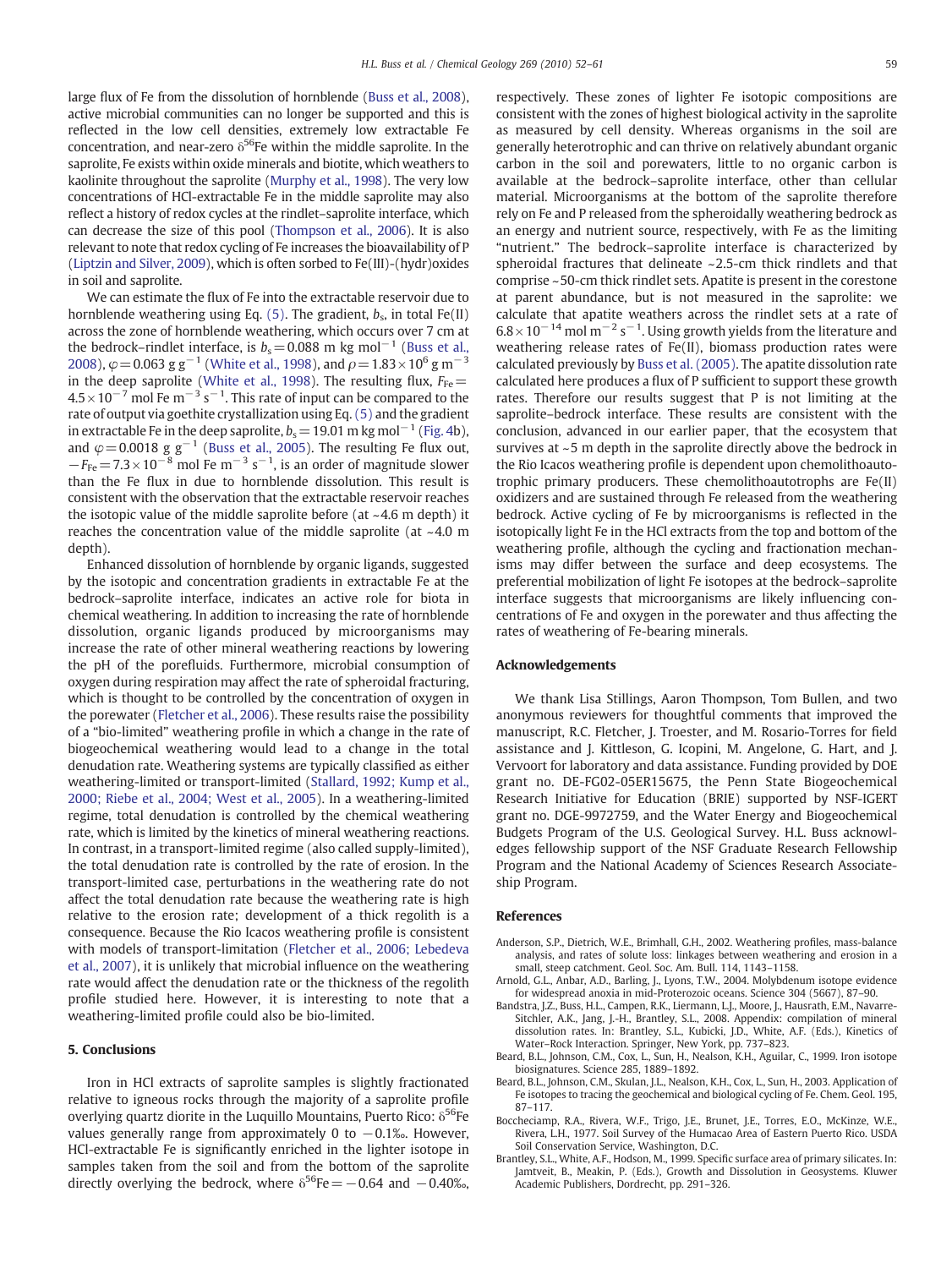<span id="page-8-0"></span>Brantley, S.L., Bullen, T.D., Liermann, L., 2001a. Fractionation of Fe isotopes by soil microbes and organic acids. Geology 29, 535–538.

Brantley, S.L., Liermann, L., Bullen, T.D., 2001b. Fractionation of Fe isotopes by soil microbes and organic acids. Geology 29 (6), 535–538.

- Brantley, S.L., Liermann, L.J., Guynn, R.L., Anbar, A., Icopini, G.A., Barling, J., 2004. Iron isotope fractionation during mineral dissolution with and without bacteria. Geochim. Cosmochim. Acta 68 (15), 3189–3204.
- Brantley, S.L., Goldhaber, M.B., Ragnarsdottir, K.V., 2007. Crossing disciplines and scales to understand the critical zone. Elements 3, 307–314.
- Brantley, S.L., Bandstra, J., Moore, J., White, A.F., 2008. Modelling chemical depletion profiles in regolith. Geoderma 145, 494–504.
- Brimhall, G., Dietrich, W.E., 1987. Constitutive mass balance relations between chemical composition, volume, density, porosity, and strain in metasomatic hydrochemical systems: results on weathering and pedogenisis. Geochim. Cosmochim. Acta 51, 567–587.
- Brown, E.T., Stallard, R., Larsen, M.C., Raisbeck, G.M., Yiou, F., 1995. Denudation rates determined from the accumulation of in situ-produced 10Be in the Luquillo Experimental Forest, Puerto Rico. Earth Planet. Sci. Lett. 129, 193–202.
- Bruijnzeel, L.A., 1991. Nutrient input–output budgets of tropical forest ecosystems: a review. J. Trop. Ecol. 7 (1), 1–24.
- Bullen, T.D., White, A.F., Childs, C.W., Vivit, D.V., Schulz, M.S., 2001. Demonstration of significant abiotic iron isotope fractionation in nature. Geology 29 (8), 699–702.
- Buss, H.L., Sak, P.B., White, A.F., Brantley, S.L., 2004. Mineral dissolution at the granite– saprolite interface. In: Wanty, R.B., Seal, R.R.I. (Eds.), 11th International Symposium on Water–Rock Interaction. Taylor and Francis, Saratoga Springs, NY, pp. 819–823.
- Buss, H.L., Bruns, M.A., Schultz, M.J., Moore, J., Mathur, C.F., Brantley, S.L., 2005. The coupling of biological iron cycling and mineral weathering during saprolite formation, Luquillo Mountains, Puerto Rico. Geobiology 3 (4), 247–260.
- Buss, H.L., Luttge, A., Brantley, S.L., 2007. Etch pit formation on iron silicate surfaces during siderophore-promoted dissolution. Chem. Geol. 240, 326–342.
- Buss, H.L., Sak, P.B., Webb, S.M., Brantley, S.L., 2008. Weathering of the Rio Blanco quartz diorite, Luquillo Mountains, Puerto Rico: coupling oxidation, dissolution, and fracturing. Geochim. Cosmochim. Acta 72, 4488–4507.
- Chadwick, O.A., Brimhall, G.H., Hendricks, D.M., 1990. From black box to a grey box: a mass balance interpretation of pedogenesis. Geomorphology 3, 369–390.
- Cornell, R.M., 1987. Comparison and classification of the effects of simple ions and molecules upon the transformation of ferrihydrite into more crystalline products. Z. Pflanzenernahr. Bodenk. 150, 304–307.
- Crosby, H.A., Johnson, C.M., Roden, E.E., Beard, B.L., 2005. Coupled Fe(II)–Fe(III) electron and atom exchange as a mechanism for Fe isotope fractionation during dissimilatory iron oxide reduction. Environ. Sci. Technol. 39, 6698–6704.
- Crosby, H.A., Roden, E.E., Johnson, C.M., Beard, B.L., 2007. The mechanisms of iron isotope fractionation produced during dissimilatory Fe(III) reduction by Shewanella putrefaciens and geobacter sulfurreducens. Geobiology 5, 169–189.
- Cumming, J.R., Weinstein, L.H., 1990. Utilization of AlPO4 as a phosphorus source by ectomycorrhizal Pinus rigida mill. seedlings. New Phytol. 116, 99–106.
- Dixon, J.C., Campbell, S.W., Thorn, C.E., Darmody, R.G., 2006. Incipient weathering rind development on introduced machine-polished granite discs in an Arctic alpine environment, northern Scandinavia. Earth Surf. Proc. Landforms 31, 111–121.
- Dorn, R., 1995. Digital processing of back-scatter electron imagery: a microscopic approach to quantifying chemical weathering. Geol. Soc. Am. Bull. 107, 725–741.
- Emerson, D., 2002. Microbial oxidation of Fe(II) and Mn(II) at circumneutral pH. In: Lovely, D.R. (Ed.), Environmental Microbe–Metal Interactions. ASM, Washington D.C.
- Fantle, M.S., DePaolo, D.J., 2004. Iron isotopic fractionation during continental weathering. Earth Planet. Sci. Lett. 228, 547–562.
- Fletcher, R.C., Buss, H.L., Brantley, S.L., 2006. A spheroidal weathering model coupling porewater chemistry to soil thicknesses during steady-state denudation. Earth Planet. Sci. Lett. 244, 444–457.
- Frausto da Silva, J.J.R., Williams, R.J.P., 1991. The Biological Chemistry of the Elements. Clarendon Press, Oxford, UK. 561 pp.
- Frizano, J., Johnson, A.H., Vann, D.R., 2002. Soil phosphorus fractionation during forest development on landslide scars in the Luquillo Mountains, Puerto Rico. Biotropica 34 (1), 17–26.
- Garrett, R.H., Grisham, C.M., 1999. Biochemistry. Harcourt Brace College Publishers, Orlando. 1127 pp.
- Graham, R.C., Duce, R.A., 1982. The atmospheric transport of phosphorus to the western North Atlantic. Atmos. Environ. 16 (5), 1089–1097.
- Guelke, M., Von Blanckenburg, F., 2007. Fractionation of stable iron isotopes in higher plants. Environ. Sci. Technol. 41, 1896–1901.
- Guidry, M.W., Mackenzie, F.T., 2003. Experimental study of igneous and sedimentary apatite dissolution: control of pH, distance from equilibrium, and temperature on dissolution rates. Geochim. Cosmochim. Acta 67 (16), 2949–2963.
- Heartsill-Scalley, T., Scatena, F.N., Estrada, C., McDowell, W.H., Lugo, A.E., 2007. Disturbance and long-term patterns of rainfall and throughfall nutrient fluxes in a subtropical wet forest in Puerto Rico. J. Hydrol. 333, 472–485. Icopini, G.A., Anbar, A.D., Ruebush, S.S., Tien, M., Brantley, S.L., 2004. Iron isotope
- fractionation during microbial reduction of iron; the importance of adsorption. Geology 32 (3), 205–208.
- Jurgens, K., Gude, H., 1990. Incorporation and release of phosphorus by planktonic bacteria and phagotrophic flagellates. Mar. Ecol. Prog. Ser. 59, 271–284.
- Kalinowski, B.E., Liermann, L.J., Brantley, S.L., Barnes, A., Pantano, C.G., 2000. X-ray photoelectron evidence for bacteria-enhanced dissolution of hornblende. Geochim. Cosmochim. Acta 64 (8), 1331–1343.
- Kump, L.R., Brantley, S.L., Arthur, M.A., 2000. Chemical weathering, atmospheric CO2 and climate. Ann. Rev. Earth Planet. Sci. 28, 611–667.
- Kurtz, A.C., Derry, L.A., 2004. Tracing silicate weathering and terrestrial silica cycling with Ge/Si ratios. In: Wanty, R.B., Seal, R.R.I. (Eds.), The 11th International Symposium on Water–Rock Interaction. A.A. Balkema, Saratoga Springs, NY, pp. 833–840.
- Lebedeva, M.L. Fletcher, R.C., Balashov, V.N., Brantley, S.L., 2007. A reactive diffusion model describing transformation of bedrock to saprolite. Chem. Geol. 244, 624–645.
- Liermann, L.J., Kalinowski, B.E., Brantley, S.L., Ferry, J.G., 2000. Role of bacterial siderophores in dissolution of hornblende. Geochim. Cosmochim. Acta 64 (4), 587–602.
- Liptzin, D., Silver, W.L., 2009. Effects of carbon additions on iron reduction and phosphorus availability in a humid tropical forest soil. Soil Biol. Biochem. 41 (8), 1696–1702. doi[:10.1016/j.soilbio.2009.05.013.](http://dx.doi.org/10.1016/j.soilbio.2009.05.013)
- Lugolobi, F., Kurtz, A.C., Salvucci, G.D., 2006. Silica Sources and Water Flowpaths During Storm Events at Rio Icacos, Puerto Rico. Eos Trans. AGU, 87 (52): Fall Meet. Suppl., Abstract H11I-01.
- Maréchal, C.N., Télouk, P., Albarède, F., 1999. Precise analysis of copper and zinc isotopic compositions by plasma-source mass spectrometry. Chem. Geol. 156, 251–273.
- McDowell, W.H., Asbury, C.E., 1994. Export of carbon, nitrogen, and major ions from three tropical montane watersheds. Limnol. Oceanogr. 39 (1), 111–125.
- Muhs, D.R., Budahn, J.R., Prospero, J.M., Carey, S.N., 2007. Geochemical evidence for African dust inputs to soils of western Atlantic islands: Barbados, the Bahamas, and Florida. J. Geophys. Res. 112, F02009.
- Murphy, S.F., 1995. Weathering of Biotite in a Tropical Forest Soil, Luquillo Mountains, Puerto Rico. M.S. Thesis, The Pennsylvania State University, University Park, PA, 100 pp.
- Murphy, S.F., Brantley, S.L., Blum, A.E., White, A.F., Dong, H., 1998. Chemical weathering in a tropical watershed, Luquillo Mountains, Puerto Rico; II. Rate and mechanism of biotite weathering. Geochim. Cosmochim. Acta 62 (2), 227–243.
- Nezat, C.A., Blum, J.D., Klaue, A., Johnson, C.E., Siccama, T.G., 2004. Influence of landscape position and vegetation on long-term weathering rates at the Hubbard Brook Experimental Forest, New Hampshire, USA. Geochim. Cosmochim. Acta 68 (14), 3065–3078.
- Olander, L.P., Vitousek, P.M., 2005. Short-term controls over inorganic phosphorus during soil and ecosystem development. Soil Biol. Biochem. 37, 651–659.
- Pedersen, H.D., Postma, D., Jakobsen, R., Larsen, O., 2005. Fast transformation of iron oxyhydroxides by the catalytic action of aqueous Fe(II). Geochim. Cosmochim. Acta 69, 3967–3977.
- Pett-Ridge, J., 2009. Contributions of dust to phosphorus cycling in tropical forests of the Luquillo Mountains, Puerto Rico. Biogeochemistry 94 (1), 63–80.
- Pett-Ridge, J.C., Derry, L.A., Kurtz, A.C., 2009. Sr isotopes as a tracer of weathering processes and dust inputs in a tropical granitoid watershed, Luquillo Mountains, Puerto Rico. Geochim. Cosmochim. Acta 73, 25–43.
- Richter, D.D., Allen, H., Li, J., Markewitz, D., Raikes, J., 2006. Bioavailability of slowly cycling soil phosphorus: major restructuring of soil P fractions over four decades in an aggrading forest. Oecologia 150 (2), 259–271.
- Riebe, C.S., Kirchner, J.W., Finkel, R.C., 2004. Erosional and climatic effects on long-term chemical weathering rates in granitic landscapes spanning diverse climate regimes. Earth Planet. Sci. Lett. 224, 547–562.
- Roden, E.E., Sobolev, D., Glazer, B., Luther III, G.W., 2004. Potential for microscale bacterial Fe redox cycling at the aerobic–anaerobic interface. Geomicrobiology 21 (6), 379–391.
- Sanchez, P.A., 1976. Properties and Management of Soils in the Tropics. Wiley, New York. 618 pp.
- Schaperdoth, I., Liermann, L., Brantley, S., 2007. The effect of polymeric substances on apatite reactivity in the presence of a freshwater cyanobacterium. Geomicrobiol. J. 24 (2), 79–91.
- Severmann, S., Johnson, C.M., Beard, B.L., McManus, J., 2006. The effect of early diagenesis on the Fe isotope compositions of porewaters and authigenic minerals in continental margin sediments. Geochim. Cosmochim. Acta 70, 2006–2022.
- Simon, A., Larsen, M.C., Hupp, C.R., 1990. The role of soil processes in determining mechanisms of slope failure and hillslope development in a humid-tropical forest, eastern Puerto Rico. Geomorphology 3, 263–286.
- Skulan, J.L., Beard, B.L., Johnson, C.M., 2002. Kinetic and equilibrium Fe isotope fractionation between aqueous Fe(III) and hematite. Geochim. Cosmochim. Acta 66 (17), 2995–3015.
- Sobolev, D., Roden, E.E., 2002. Evidence for rapid microscale bacterial redox cycling of iron in circumneutral environments. Antonie van Leeuwenhoek 81 (587–597).
- Stallard, R.F., 1992. Tectonic processes, continental freeboard, and the rate-controlling step for continental denudation. In: Butcher, S.S., Charlson, R.J., Orians, G.H., Wolfe, G.V. (Eds.), Global Biogeochemical Cycles. Academic Press, London, pp. 93–121.
- Templer, P.H., Silver, W.L., Pett-Ridge, J., DeAngelis, K.M., Firestone, M.K., 2008. Plant and microbial controls on nitrogen retention and loss in a humid tropical forest. Ecology 89 (11), 3030–3040.
- Teutsch, N., von Gunten, U., Porcelli, D., Cirpka, O.A., Halliday, A.N., 2005. Adsorption as a cause for iron isotope fractionation in reduced groundwater. Geochim. Cosmochim. Acta 17 (1), 4175–4185.
- Thompson, A., Chadwick, O.A., Rancourt, D.G., Chorover, J., 2006. Iron-oxide crystallinity
- increases during soil redox oscillations. Geochim. Cosmochim. Acta 70, 1710–1727. Thompson, A., Ruiz, J., Chadwick, O.A., Titus, M., Chorover, J., 2007. Rayleigh fractionation of iron isotopes during pedogenesis along a climate sequence of Hawaiian basalt. Chem. Geol. 238, 72–83.
- Turner, B., 2001. Effects of Temperature and Climate on Chemical Weathering in Two Contrasting High-Rainfall Mountainous Catchments. Ph.D. Thesis, Pennsylvania State University, University Park, PA.
- Turner, B.F., Stallard, R.F., Brantley, S.L., 2003. Investigation of in situ weathering of quartz diorite bedrock in the Rio Icacos basin, Luquillo Experimental Forest, Puerto Rico. Chem. Geol. 202 (3–4), 313–341.